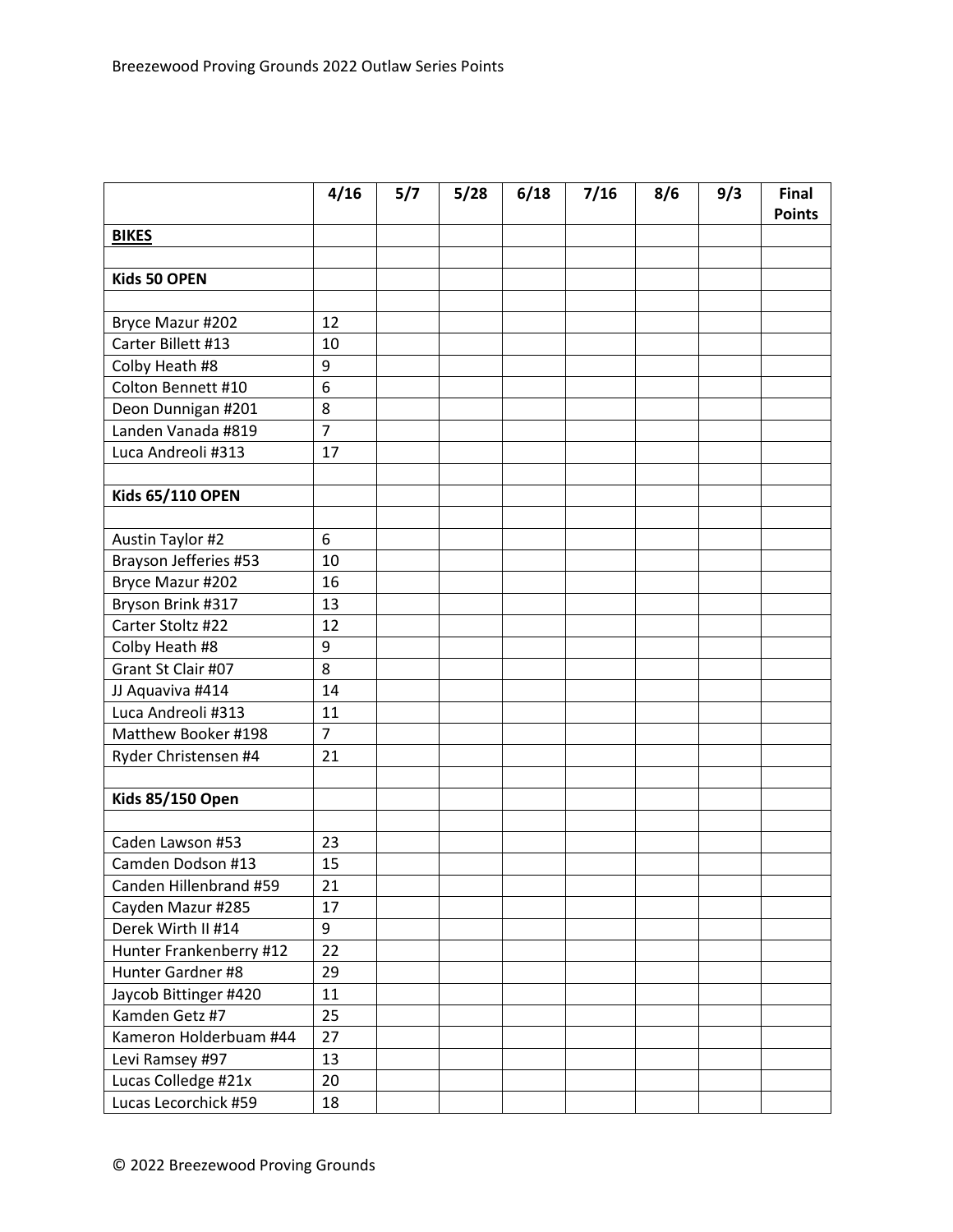| Micah Sayers #14x       | 26             |  |  |  |  |
|-------------------------|----------------|--|--|--|--|
| Nate Mack #21           | 10             |  |  |  |  |
| Reagan Kerney #35       | 14             |  |  |  |  |
| Rider Mulligan #508     | 24             |  |  |  |  |
| Ryder Christensen #17   | 19             |  |  |  |  |
| Taylor Bennett #515     | 12             |  |  |  |  |
| Trenton Vanada #519     | 16             |  |  |  |  |
| Tyler Kull #811         | 34             |  |  |  |  |
|                         |                |  |  |  |  |
| <b>Kool Boy</b>         |                |  |  |  |  |
|                         |                |  |  |  |  |
| #23                     | 17             |  |  |  |  |
| #627                    | 8              |  |  |  |  |
| Ashton Jasper #38       | 28             |  |  |  |  |
| Bryce Heinbaugh #10     | 9              |  |  |  |  |
| Cameron Bash #36        | 33             |  |  |  |  |
| Coltin Cramer #5x       | 24             |  |  |  |  |
| Cooper Barefoot #697    | 11             |  |  |  |  |
| David Fontana #101      | 20             |  |  |  |  |
| Dhylan Miller #14       | 21             |  |  |  |  |
| Elan Ehrhardt #651      | 14             |  |  |  |  |
| Garrett St Clair #07    | 10             |  |  |  |  |
| Hunter Frankenberry #12 | 16             |  |  |  |  |
| Hunter Gardner #313     | 18             |  |  |  |  |
| Jackson Scribe #61      | 13             |  |  |  |  |
| John Kerr Jr #83        | 19             |  |  |  |  |
| Kaiden Covert #33       | 23             |  |  |  |  |
| Kaige Norris #22        | 26             |  |  |  |  |
| Kamden Getz #7          | 15             |  |  |  |  |
| Micah Sayers #14x       | 12             |  |  |  |  |
| Quinton Ritchey #7      | $\overline{7}$ |  |  |  |  |
| Trent Hazelton #723     | 25             |  |  |  |  |
| Tyler Kull #811         | 22             |  |  |  |  |
|                         |                |  |  |  |  |
| <b>Two Stroke Open</b>  |                |  |  |  |  |
|                         |                |  |  |  |  |
| Adam Miller #57         | 18             |  |  |  |  |
| Andrew Armstrong #284   | 21             |  |  |  |  |
| Brandon Slebodnick #854 | 14             |  |  |  |  |
| Brayden Alexander #8x   | 12             |  |  |  |  |
| Bryce Heinbaugh #10     | 11             |  |  |  |  |
| Donald Barnhart #427    | $\overline{7}$ |  |  |  |  |
| Dylan Snyder #599       | 17             |  |  |  |  |
| Gary Shuman #31         | 8              |  |  |  |  |
| Hunter Gardner #8       | 19             |  |  |  |  |
| James Lindsay #27       | 10             |  |  |  |  |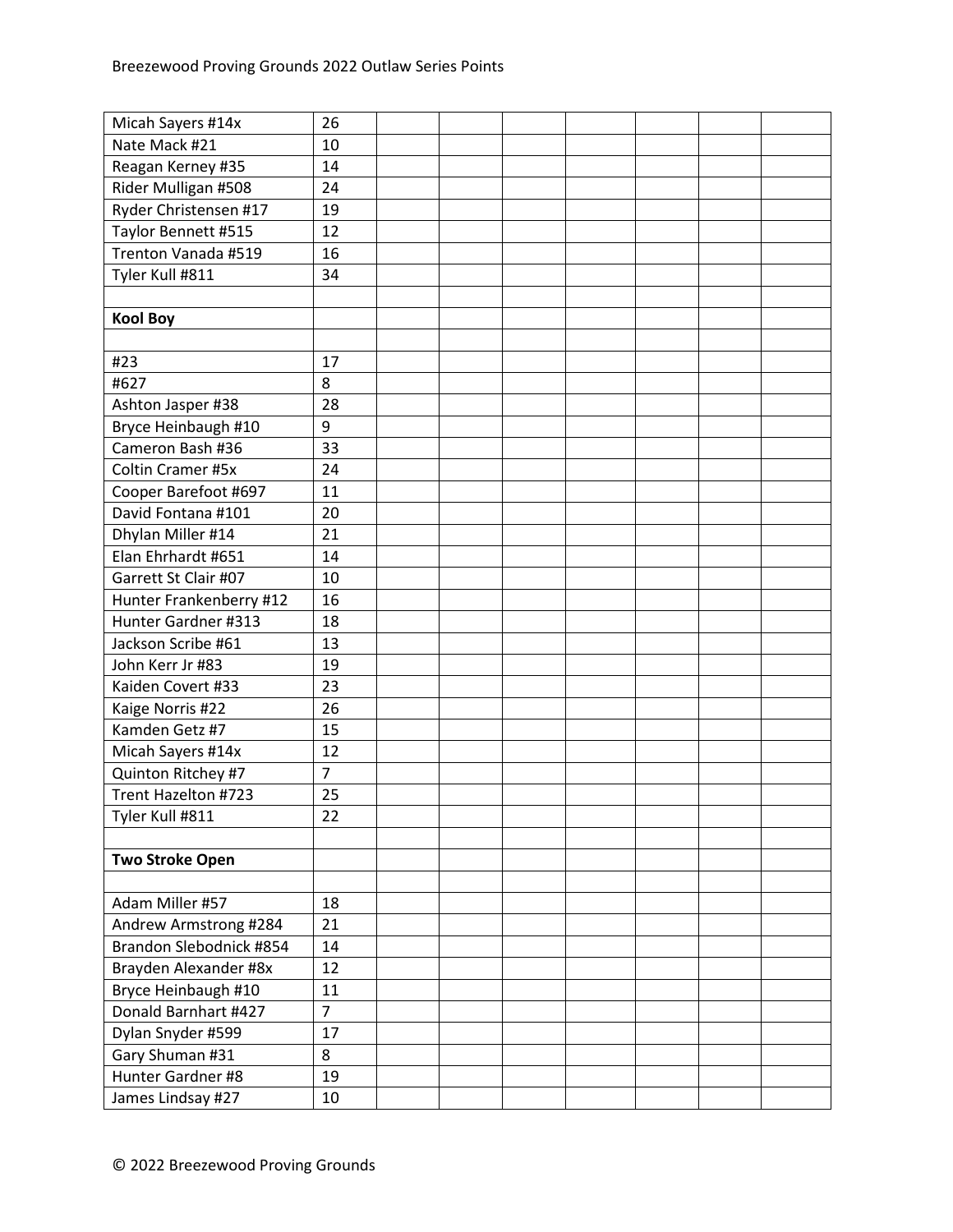| John Kerr Jr #83             | 15               |  |  |  |  |
|------------------------------|------------------|--|--|--|--|
| Reagan Kerney #35            | 9                |  |  |  |  |
| Robert Winter #431           | 13               |  |  |  |  |
| Trent Yoder #428             | 26               |  |  |  |  |
| Tyler Kull #811              | 16               |  |  |  |  |
|                              |                  |  |  |  |  |
| <b>Women Open</b>            |                  |  |  |  |  |
|                              |                  |  |  |  |  |
| Alaynae Forney #369          | 14               |  |  |  |  |
| Ava Runkles #67              | 15               |  |  |  |  |
| Baylee Karcher #4            | 8                |  |  |  |  |
| Cassie Rupp #09              | 16               |  |  |  |  |
| Chloe Scott #29              | 9                |  |  |  |  |
| Katie Snyder #6              | 12               |  |  |  |  |
| Kelsey Davis #17             | $\overline{7}$   |  |  |  |  |
| Kristyn Oliver #19           | 6                |  |  |  |  |
| Leigha Rotz #10x             | 18               |  |  |  |  |
| Nevaeh Stahlman #3           | 11               |  |  |  |  |
| Rachel Cartwright #105       | 13               |  |  |  |  |
| Sam Waldrop #336             | 23               |  |  |  |  |
| Taylor Bennett #515          | 10               |  |  |  |  |
|                              |                  |  |  |  |  |
| <b>Open Trophy-No Points</b> |                  |  |  |  |  |
|                              |                  |  |  |  |  |
| Anthony Triplie #11          | 17 <sup>th</sup> |  |  |  |  |
| Ayden Wilson #867            | $12^{th}$        |  |  |  |  |
| Brandon Slebodnick #854      | $9^{\text{th}}$  |  |  |  |  |
| Chase Linaweaver #727        | $5^{\text{th}}$  |  |  |  |  |
| Daniel Cox #42               | $14^{th}$        |  |  |  |  |
| Gage Boden #28               | $13^{\text{th}}$ |  |  |  |  |
| Jackson Scribe #61           | $11^{th}$        |  |  |  |  |
| Joe Matula #1                | 15 <sup>th</sup> |  |  |  |  |
| Josiah Dick #290             | 6 <sup>th</sup>  |  |  |  |  |
| Kadin Hileman #224           | $16^{\text{th}}$ |  |  |  |  |
| Kenny Hadry #21              | 2 <sup>nd</sup>  |  |  |  |  |
| Kyle Cunningham #219         | 7 <sup>th</sup>  |  |  |  |  |
| Matthew VanSant #189         | $4^{\text{th}}$  |  |  |  |  |
| Richie Armari #540           | 3 <sup>rd</sup>  |  |  |  |  |
| Tanner Ott #616              | 8 <sup>th</sup>  |  |  |  |  |
| Tyler Helwig #13             | 1 <sup>st</sup>  |  |  |  |  |
| Tyrel Miller #15             | $10^{\text{th}}$ |  |  |  |  |
|                              |                  |  |  |  |  |
| 250 Beginner                 |                  |  |  |  |  |
|                              |                  |  |  |  |  |
| #121                         | 15               |  |  |  |  |
| Aaron Miller #12             | 33               |  |  |  |  |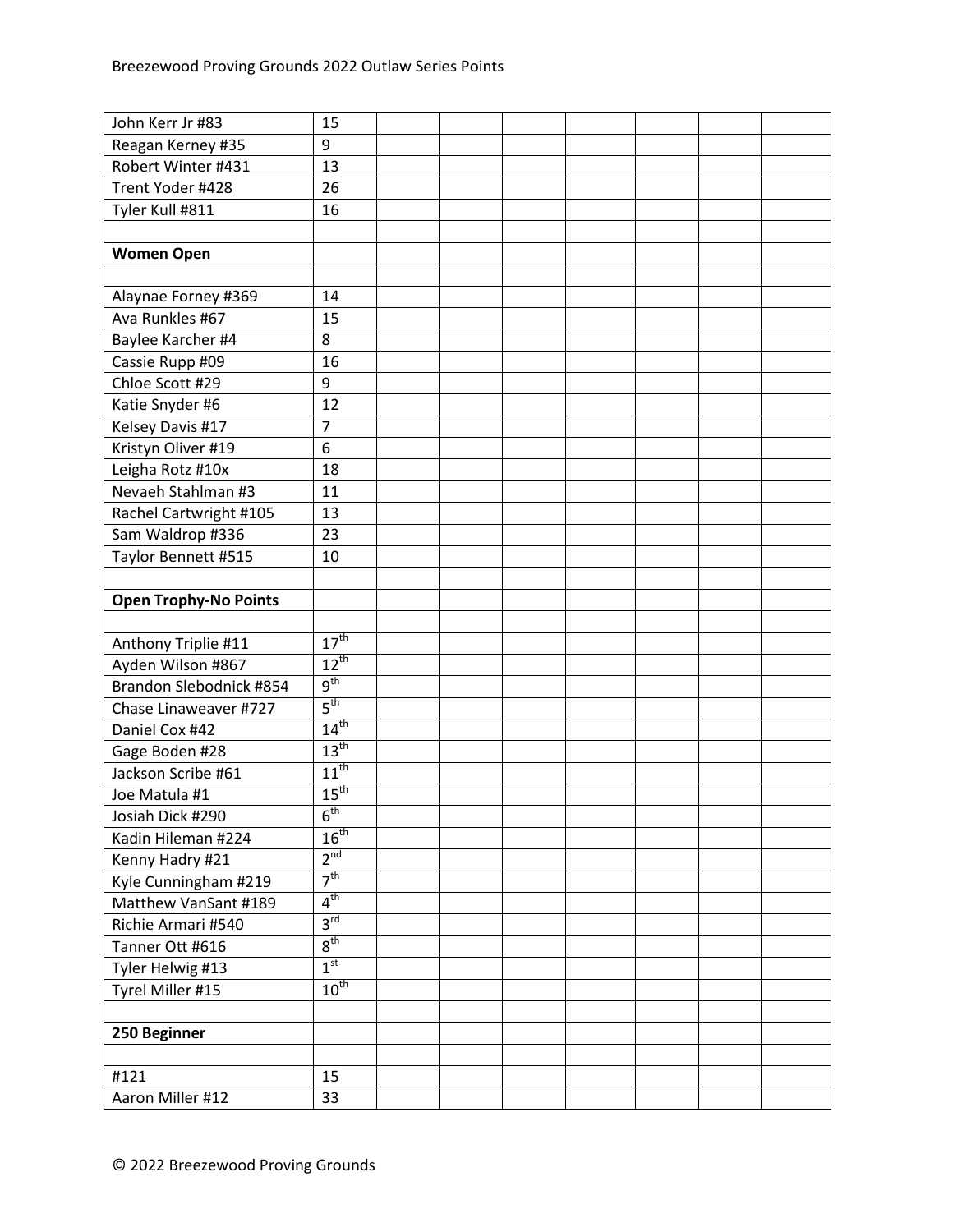| Adam Croson #12         | 19                     |  |  |  |  |
|-------------------------|------------------------|--|--|--|--|
| Andy Yost #99           | 23                     |  |  |  |  |
| Anthony Fulco #44       | 9                      |  |  |  |  |
| Bo Barton #13           | 18                     |  |  |  |  |
| Brad Coulter #852       | 11                     |  |  |  |  |
| Brandon Slebodnick #854 | 17                     |  |  |  |  |
| Brayden Belanger #127   | 20                     |  |  |  |  |
| Camrin Stoner #69       | 12                     |  |  |  |  |
| Chris Yothers #010      | 12                     |  |  |  |  |
| Cody Dolin #424         | 25                     |  |  |  |  |
| Cody Shaffer #23        | 25                     |  |  |  |  |
| Colby Troutman #555     | 14                     |  |  |  |  |
| Coltin Cramer #5x       | 23                     |  |  |  |  |
| Daunte Young #4         | 18                     |  |  |  |  |
| David Fontana #101      | $38-1$ <sup>st</sup>   |  |  |  |  |
| David Wood #111         | 22                     |  |  |  |  |
| Devon Stump #92         | 15                     |  |  |  |  |
| Dhylan Miller #14       | 21                     |  |  |  |  |
| Elan Ehrhardt #651      | 19                     |  |  |  |  |
| Gabe Brindle #5         | 28                     |  |  |  |  |
| Gabriel Bove #02        | 23                     |  |  |  |  |
| Gage Boden #28          | 13                     |  |  |  |  |
| Garrett St Clair #07    | 11                     |  |  |  |  |
| Grant Harvey #99        | 8                      |  |  |  |  |
| Hunter Gardner #8       | 30                     |  |  |  |  |
| Hunter Shannon #5       | 17                     |  |  |  |  |
| <b>Isaac Dorman #43</b> | 20                     |  |  |  |  |
| Isaac Ivoscvich #143    | 24                     |  |  |  |  |
| Jackson Scribe #61      | 13                     |  |  |  |  |
| James Lindsay #27       | 16                     |  |  |  |  |
| Jamie Saiz #811         | 25                     |  |  |  |  |
| Jason Wilbur #902       | 17                     |  |  |  |  |
| Joey Acquaviva #616     | 13                     |  |  |  |  |
| Joey Griffith #333      | 16                     |  |  |  |  |
| Josh Coulter #320       | 26                     |  |  |  |  |
| Josh Dixon #741         | $\overline{7}$         |  |  |  |  |
| Josh Ritzert #76        | 14                     |  |  |  |  |
| Josiah Dick #290        | $33 - 1$ <sup>st</sup> |  |  |  |  |
| Kaiden Covert #33       | 20                     |  |  |  |  |
| Kaleb Popson #62        | 10                     |  |  |  |  |
| Kameron Holderbaum #44  | 26                     |  |  |  |  |
| Kyler Bingamon #11      | 18                     |  |  |  |  |
| Levi Hall #923          | 12                     |  |  |  |  |
| Logan Bower #501        | 21                     |  |  |  |  |
| Nate Brown #111         | 14                     |  |  |  |  |
| Payton Jackson #182     | 24                     |  |  |  |  |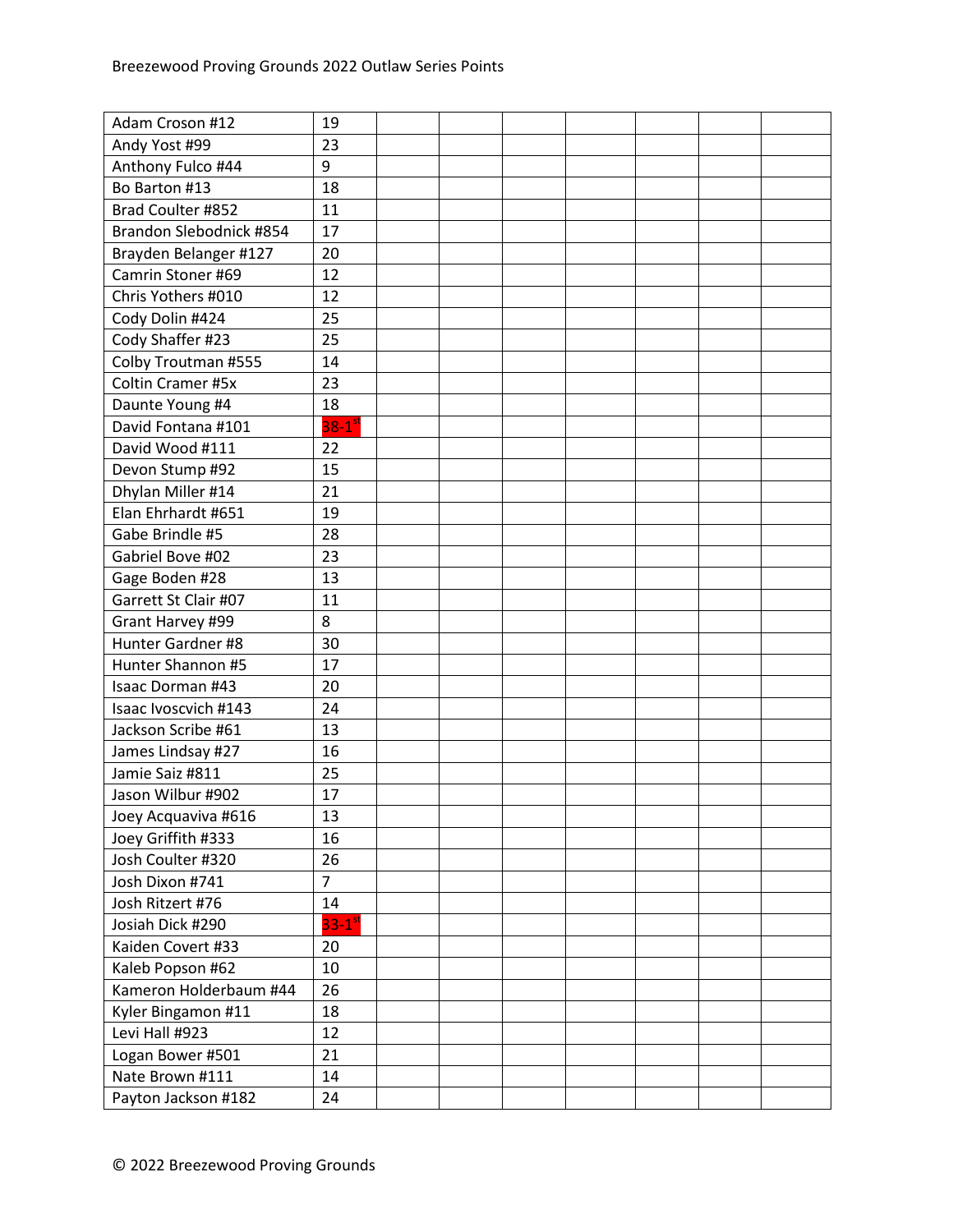| Quentin Thomas #679     | 29                     |  |  |  |  |
|-------------------------|------------------------|--|--|--|--|
| Quinton Ritchey #7      | 15                     |  |  |  |  |
| Ryan Burnheimer #837    | 24                     |  |  |  |  |
| Scott Edsall #117       | 22                     |  |  |  |  |
| Scott Walter #714       | 21                     |  |  |  |  |
| Shane Jernigan #156     | 26                     |  |  |  |  |
| Timothy Nell #117x      | 16                     |  |  |  |  |
| Tony Stilling #23       | 27                     |  |  |  |  |
| Travis Hockenberry #351 | 30                     |  |  |  |  |
| Travis McLaughlin #71   | 27                     |  |  |  |  |
| Trent Hazelton #723     | 31                     |  |  |  |  |
| Trent Heckman #52       | 22                     |  |  |  |  |
| Trevor Sabol #909       | 19                     |  |  |  |  |
| Tyler Jackson #4        | $35-1$ <sup>st</sup>   |  |  |  |  |
| Tyrel Miller #15        | 28                     |  |  |  |  |
| William Shockey #217    | 28                     |  |  |  |  |
|                         |                        |  |  |  |  |
|                         |                        |  |  |  |  |
|                         |                        |  |  |  |  |
|                         |                        |  |  |  |  |
| 450 Beginner            |                        |  |  |  |  |
|                         |                        |  |  |  |  |
| Aaron Miller #12        | 24                     |  |  |  |  |
| AJ May #125             | 8                      |  |  |  |  |
| Austin Crouse #254      | 18                     |  |  |  |  |
| Billy Hildebrand #43x   | 24                     |  |  |  |  |
| Brandon Slebodnick #854 | 14                     |  |  |  |  |
| Chris Sqourakis #17     | 9                      |  |  |  |  |
| Cody Hess #7            | 18                     |  |  |  |  |
| Cody Ort #94            | 11                     |  |  |  |  |
| Cole Gerz #46           | 20                     |  |  |  |  |
| Daniel Cox #42          | 13                     |  |  |  |  |
| David Manikowski #113   | $33 - 1$ <sup>51</sup> |  |  |  |  |
| Ezekial Weaver #77w     | $34-1$ <sup>st</sup>   |  |  |  |  |
| Gabriel Bove #02        | 22                     |  |  |  |  |
| Gary Shuman #31         | 9                      |  |  |  |  |
| Holt Panek #144         | 29                     |  |  |  |  |
| Isaac Dorman #43        | 22                     |  |  |  |  |
| Jackson Scribe #61      | 10                     |  |  |  |  |
| Josh Coulter #320       | 12                     |  |  |  |  |
| Josh Dixon #741         | 16                     |  |  |  |  |
| Josiah Dick #290        | 26                     |  |  |  |  |
| Justin Smith #420x      | 21                     |  |  |  |  |
| Keaton Hoch #20         | 19                     |  |  |  |  |
| Mike Gebicke #22x       | 26                     |  |  |  |  |
| Nathan Whittington #151 | 16                     |  |  |  |  |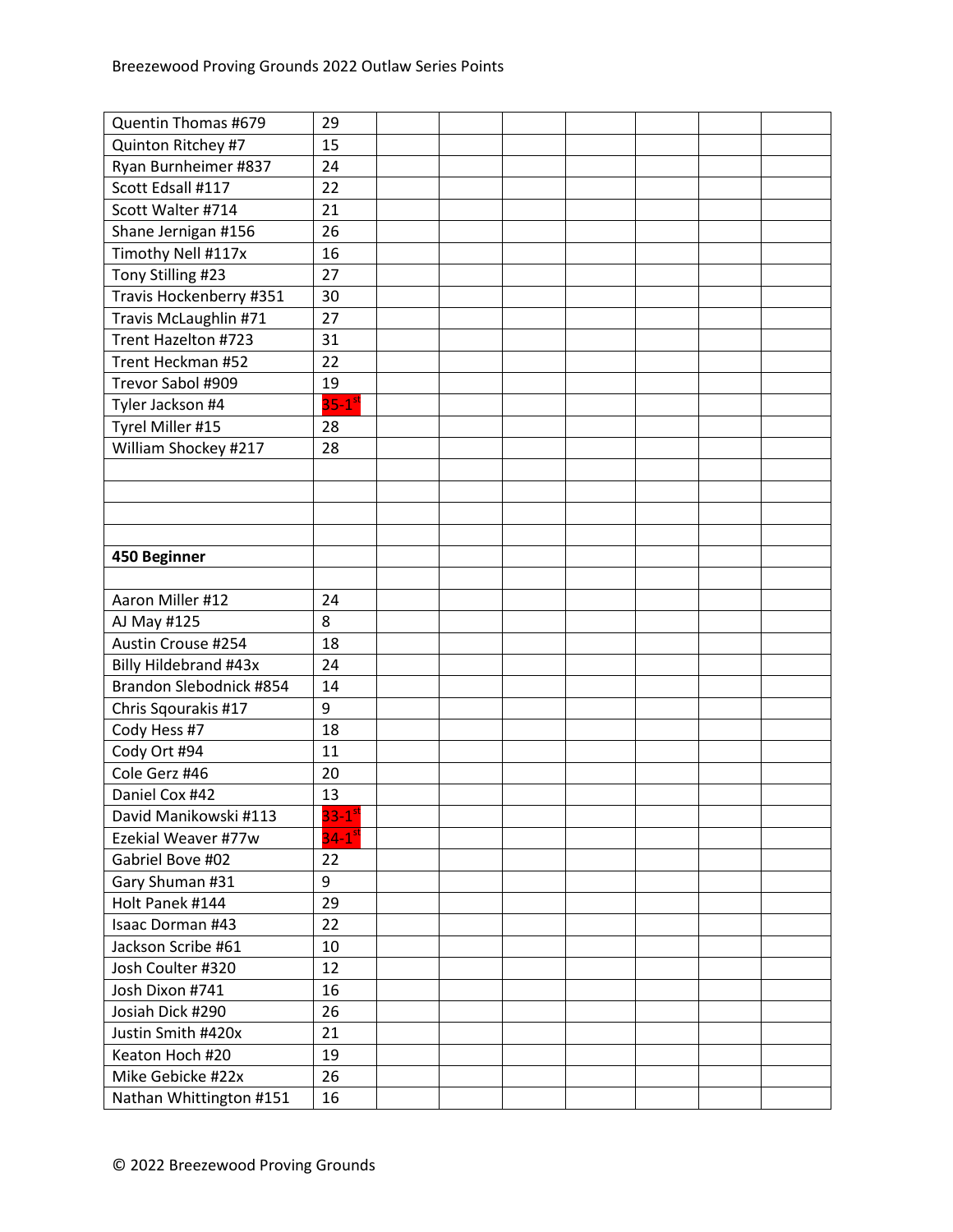| Noah Arnott #307        | 17             |  |  |  |  |
|-------------------------|----------------|--|--|--|--|
| Quentin Thomas #679     | 15             |  |  |  |  |
| Robert Winter #431      | 27             |  |  |  |  |
| Ryan Burnheimer #837    | 17             |  |  |  |  |
| Ryan Poole #484         | 8              |  |  |  |  |
| Shane Jernigan #156     | 23             |  |  |  |  |
| Shawn Koller #08        | 10             |  |  |  |  |
| Tanner Ott #616         | 13             |  |  |  |  |
| Timothy Nell #117x      | 12             |  |  |  |  |
| Tony Stilling #23       | 25             |  |  |  |  |
| Travis Herdt #137       | 15             |  |  |  |  |
| Travis Hockenberry #351 | 25             |  |  |  |  |
| Travis McLaughlin #71   | 14             |  |  |  |  |
| Travis Ritter #420      | 19             |  |  |  |  |
| Trevor Sabol #909       | 21             |  |  |  |  |
| Tyler Vanza #22         | 23             |  |  |  |  |
| Victor Watts #149       | 28             |  |  |  |  |
| Wes Fritz #46x          | 11             |  |  |  |  |
| Wesley Domer #22        | 20             |  |  |  |  |
|                         |                |  |  |  |  |
| 250 Intermediate        |                |  |  |  |  |
|                         |                |  |  |  |  |
| Aaron Dravk #607        | 29             |  |  |  |  |
| Alex Wiggins #182       | $\overline{7}$ |  |  |  |  |
| Ashton Jasper #38       | 22             |  |  |  |  |
| Austin Crouse #254      | 19             |  |  |  |  |
| Brayden Belanger #127   | 9              |  |  |  |  |
| Cameron Bash #36        | 18             |  |  |  |  |
| Chase Linaweaver #727   | 36             |  |  |  |  |
| Chuckie Hropovich #09   | 15             |  |  |  |  |
| Dalas Fisher #279       | 26             |  |  |  |  |
| Dayne Miller #28        | 25             |  |  |  |  |
| Jacob Sunderlin #109    | 12             |  |  |  |  |
| Joe Pantages #225       | 27             |  |  |  |  |
| John Kerr Jr #83        | 11             |  |  |  |  |
| Kaige Norris #22        | 14             |  |  |  |  |
| Kyle Cunningham #219    | 16             |  |  |  |  |
| Kyle Ramsey #17         | 21             |  |  |  |  |
| Maxwell Allen #78       | 31             |  |  |  |  |
| Michael Carr #124       | 13             |  |  |  |  |
| Ron Doug #111           | 8              |  |  |  |  |
| Stuart Lewis #15        | 17             |  |  |  |  |
| Thorn Brothers #151     | 28             |  |  |  |  |
| TJ Rhode #33            | 10             |  |  |  |  |
| Tyler Adams #710        | 23             |  |  |  |  |
| Tyler Notarianni #32    | 20             |  |  |  |  |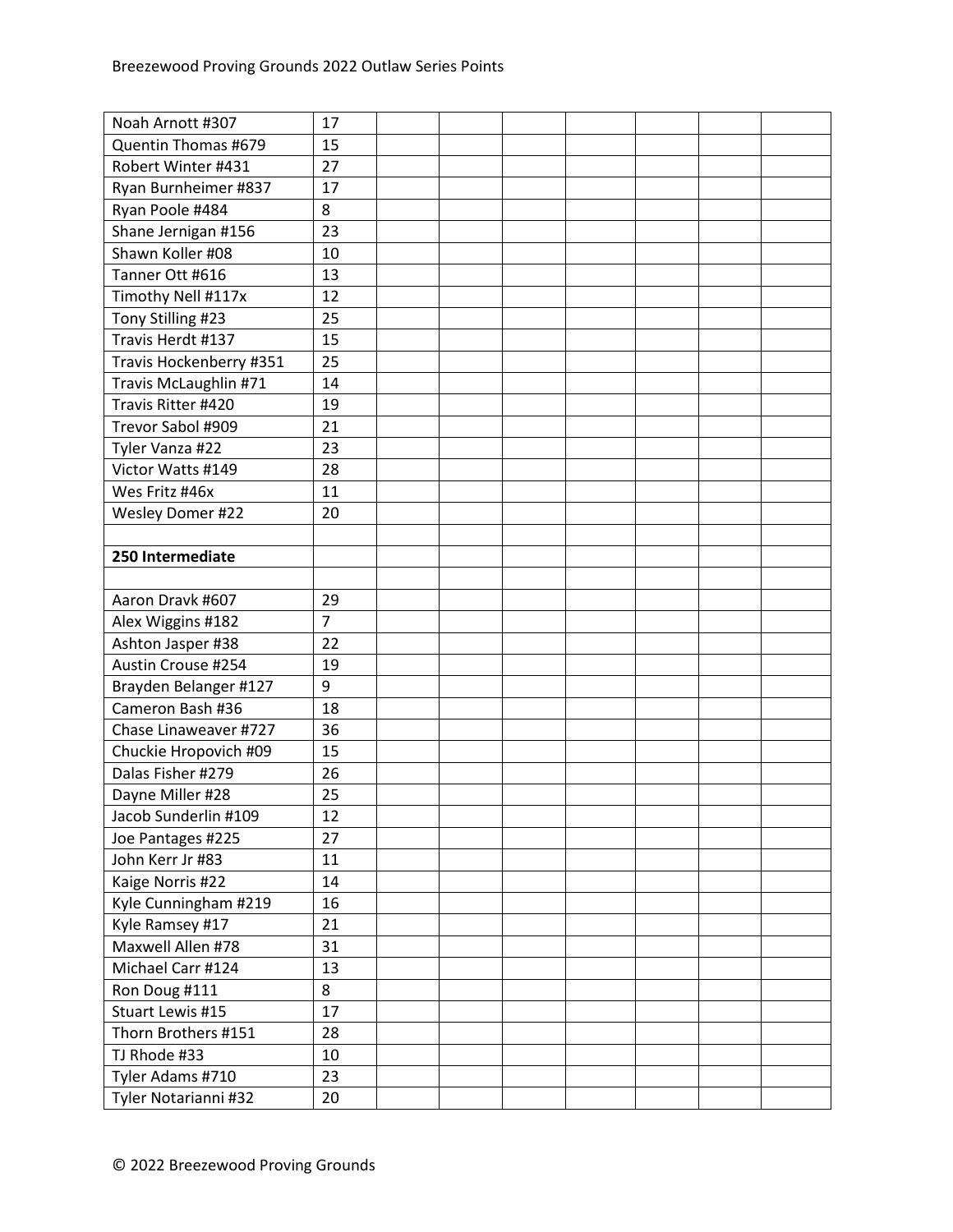| Tyler Vanza #22x        | 24             |  |  |  |  |
|-------------------------|----------------|--|--|--|--|
|                         |                |  |  |  |  |
| 450 Intermediate        |                |  |  |  |  |
|                         |                |  |  |  |  |
| Aaron Dravk #607        | 26             |  |  |  |  |
| Brady Lanzendorfer #754 | 12             |  |  |  |  |
| Chase Linaweaver #727   | 21             |  |  |  |  |
| Chris Hazelton #65      | 15             |  |  |  |  |
| Chuckie Hropovich #09   | 11             |  |  |  |  |
| Cody Gerz #22           | 8              |  |  |  |  |
| Dayne Miller #28        | 10             |  |  |  |  |
| Dylan Coon #78          | 13             |  |  |  |  |
| Dylan Snyder #599       | 14             |  |  |  |  |
| Flaying Mexican #23     | 9              |  |  |  |  |
| Gordy Marsh #331        | 18             |  |  |  |  |
| Greg Seltzer #10        | 19             |  |  |  |  |
| Jacob Sunderlin #109    | $\overline{7}$ |  |  |  |  |
| Richie Amari #540       | 16             |  |  |  |  |
| Thorn Brothers #151     | 17             |  |  |  |  |
| Tyler Adams #710        | 6              |  |  |  |  |
|                         |                |  |  |  |  |
| 250 Advanced            |                |  |  |  |  |
|                         |                |  |  |  |  |
| Cody Andres #50         | 11             |  |  |  |  |
| Hunter Hillyard #321    | 10             |  |  |  |  |
| Kenny Hadry #21         | 9              |  |  |  |  |
| Kyle Hott #219          | $\overline{7}$ |  |  |  |  |
| Matthew VanSant #189    | 8              |  |  |  |  |
| Orion Gregory #91       | 13             |  |  |  |  |
| Timmy Crosby #512       | 18             |  |  |  |  |
|                         |                |  |  |  |  |
| 450 Advanced            |                |  |  |  |  |
|                         |                |  |  |  |  |
| Cody Andres #50         | $\overline{7}$ |  |  |  |  |
| Hunter Hillyard #321    | 10             |  |  |  |  |
| Josh Howser #718        | 13             |  |  |  |  |
| Justin Crawford #789    | 15             |  |  |  |  |
| Kenny Hadry #21         | 6              |  |  |  |  |
| Kyle Hott #219          | 8              |  |  |  |  |
| Orion Gregory #91       | 11             |  |  |  |  |
| Timmy Crosby #279       | 20             |  |  |  |  |
| Trent Yoder #826        | 12             |  |  |  |  |
| Tyler Helwig #13        | 9              |  |  |  |  |
|                         |                |  |  |  |  |
| Vet 30 Plus             |                |  |  |  |  |
|                         |                |  |  |  |  |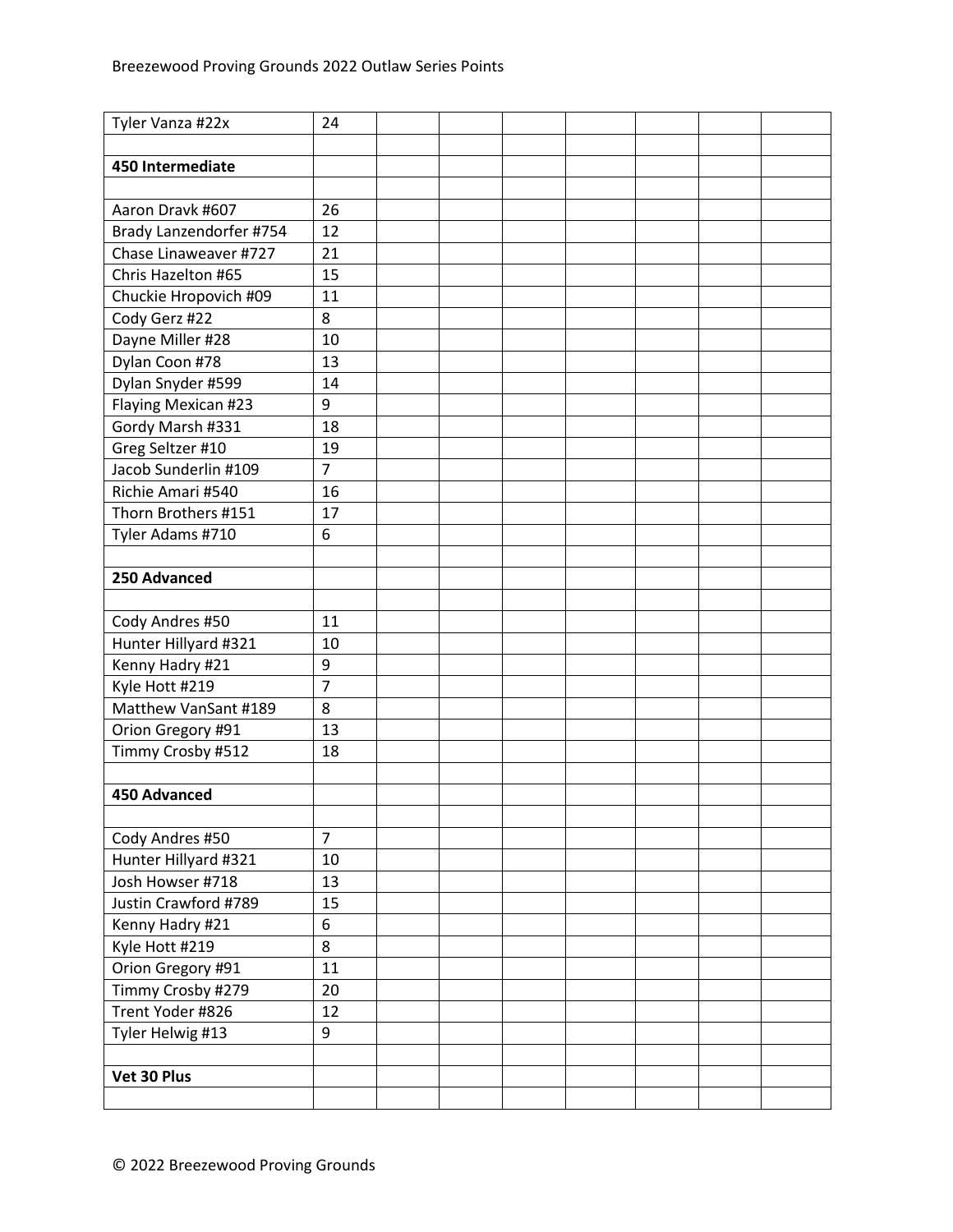| Adam Miller #57       | 27             |  |  |  |  |
|-----------------------|----------------|--|--|--|--|
| Brandon Smith #142    | 19             |  |  |  |  |
| Carl Davenport #88    | 28             |  |  |  |  |
| Chris Hazelton #65    | 29             |  |  |  |  |
| Chris Yothers #010    | 6              |  |  |  |  |
| Cody Hess #7          | 15             |  |  |  |  |
| Dale Runkles #67      | 8              |  |  |  |  |
| Derek Boyd #813       | 24             |  |  |  |  |
| Dustin Davis #317     | 11             |  |  |  |  |
| Gordy Marsh #331      | 31             |  |  |  |  |
| Jarrett Bellison #613 | 17             |  |  |  |  |
| Jason Trevenen #74    | 21             |  |  |  |  |
| Joey Gerz #2          | 22             |  |  |  |  |
| Josh Howser #718      | 33             |  |  |  |  |
| Justin Crawford #789  | 38             |  |  |  |  |
| Kevin Polk #10        | 20             |  |  |  |  |
| Matt Grove #472       | 13             |  |  |  |  |
| Michael Novella #319  | 25             |  |  |  |  |
| Mike Gelicke #22x     | 26             |  |  |  |  |
| Pat Brady #742        | 16             |  |  |  |  |
| Randy Lancaster #911  | $\overline{7}$ |  |  |  |  |
| Ron Doug #111         | 18             |  |  |  |  |
| Scott Edsall #117     | 14             |  |  |  |  |
| Steve Ziemba #13      | 9              |  |  |  |  |
| Stuart Lewis #15      | 30             |  |  |  |  |
| Tim Keller #412       | 10             |  |  |  |  |
| Travis Ritter #420    | 23             |  |  |  |  |
| Zeb Scott #629        | 12             |  |  |  |  |
|                       |                |  |  |  |  |
| <b>Senior 45 Plus</b> |                |  |  |  |  |
|                       |                |  |  |  |  |
| Bill Lauver #442      | 9              |  |  |  |  |
| Craig Shaw #102       | 10             |  |  |  |  |
| Danny Waldrop #73     | 14             |  |  |  |  |
| Don Breinich #457     | $\overline{7}$ |  |  |  |  |
| Jarrett Bellison #613 | 22             |  |  |  |  |
| Karl Knoebel #420     | 8              |  |  |  |  |
| Kevin Polk #10        | 13             |  |  |  |  |
| Mark Howser #17       | 12             |  |  |  |  |
| Matt Exline #97       | 17             |  |  |  |  |
| Matt VanSant #189     | 15             |  |  |  |  |
| Zeb Scott #629        | 11             |  |  |  |  |
|                       |                |  |  |  |  |
|                       |                |  |  |  |  |
|                       |                |  |  |  |  |
|                       |                |  |  |  |  |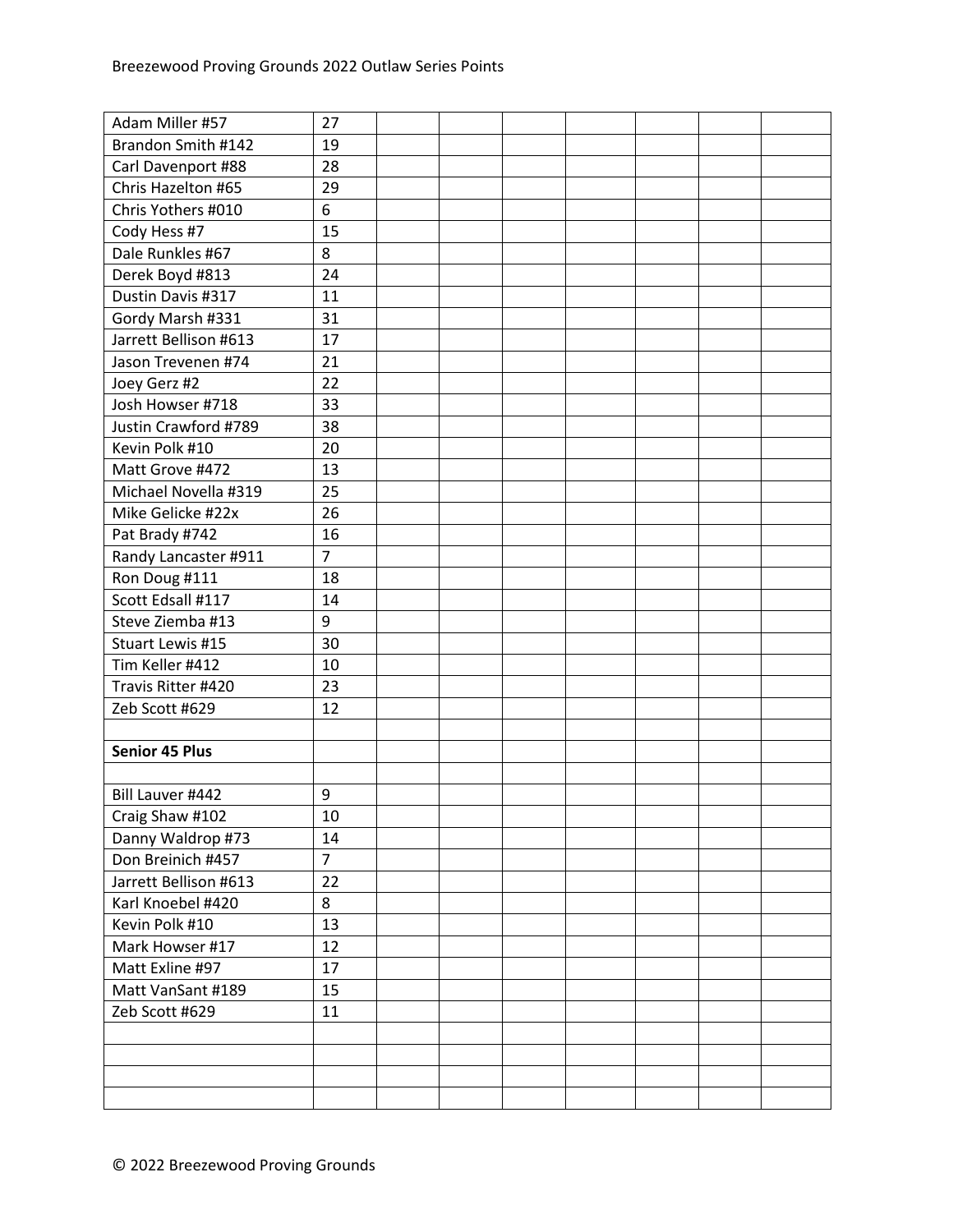| <b>Pit Bike Open-No Points</b> |                 |  |  |  |  |
|--------------------------------|-----------------|--|--|--|--|
|                                |                 |  |  |  |  |
| Brandon Mazur #410             | 2 <sup>nd</sup> |  |  |  |  |
| Cayden Mazur #11               | 5 <sup>th</sup> |  |  |  |  |
| Charles Bennett #16            | 7 <sup>th</sup> |  |  |  |  |
| Deon Dunnigan Jr #222          | 1 <sup>st</sup> |  |  |  |  |
| Jaycob Bittinger #420          | 6 <sup>th</sup> |  |  |  |  |
| Michael Carr #124              | 3 <sup>rd</sup> |  |  |  |  |
| Wes Fritz #46                  | 4 <sup>th</sup> |  |  |  |  |
|                                |                 |  |  |  |  |
| <b>QUADS</b>                   |                 |  |  |  |  |
|                                |                 |  |  |  |  |
| 50/70 Open                     |                 |  |  |  |  |
|                                |                 |  |  |  |  |
| 90/125 Open                    |                 |  |  |  |  |
|                                |                 |  |  |  |  |
| Caeden Ziemba #3               | 11              |  |  |  |  |
| Easton Hackenberg #24          | 16              |  |  |  |  |
| Grayson Domowski #399          | 9               |  |  |  |  |
| Hunter Garrison #491           | $\overline{7}$  |  |  |  |  |
| Kenzie #45                     | 8               |  |  |  |  |
| London Perrier #10             | 6               |  |  |  |  |
|                                |                 |  |  |  |  |
| 200/300 Open                   |                 |  |  |  |  |
|                                |                 |  |  |  |  |
| Abby Waskiewicz #010           | 6               |  |  |  |  |
| Grace Shockey #321             | 13              |  |  |  |  |
| Justine Saylor #922            | 8               |  |  |  |  |
|                                |                 |  |  |  |  |
| 400 Open                       |                 |  |  |  |  |
|                                |                 |  |  |  |  |
| Kyle Church #007               | 16              |  |  |  |  |
| Mila Stossel #13               | 7               |  |  |  |  |
| Sean Wilbur #695               | 9               |  |  |  |  |
| Tyler Jones #823               | $\overline{6}$  |  |  |  |  |
| Tyler Marlin #609              | 11              |  |  |  |  |
| Wilson Marker #25              | 8               |  |  |  |  |
|                                |                 |  |  |  |  |
| <b>Beginner Open</b>           |                 |  |  |  |  |
|                                |                 |  |  |  |  |
| Bret Haggerty #223             | 14              |  |  |  |  |
| Carter Koontz #26              | 12              |  |  |  |  |
| Chase Helsley #88              | 11              |  |  |  |  |
| Codey Shepherd #697            | 15              |  |  |  |  |
| Cody McCarty #322              | 9               |  |  |  |  |
| Cody Stutzman #25              | $\overline{7}$  |  |  |  |  |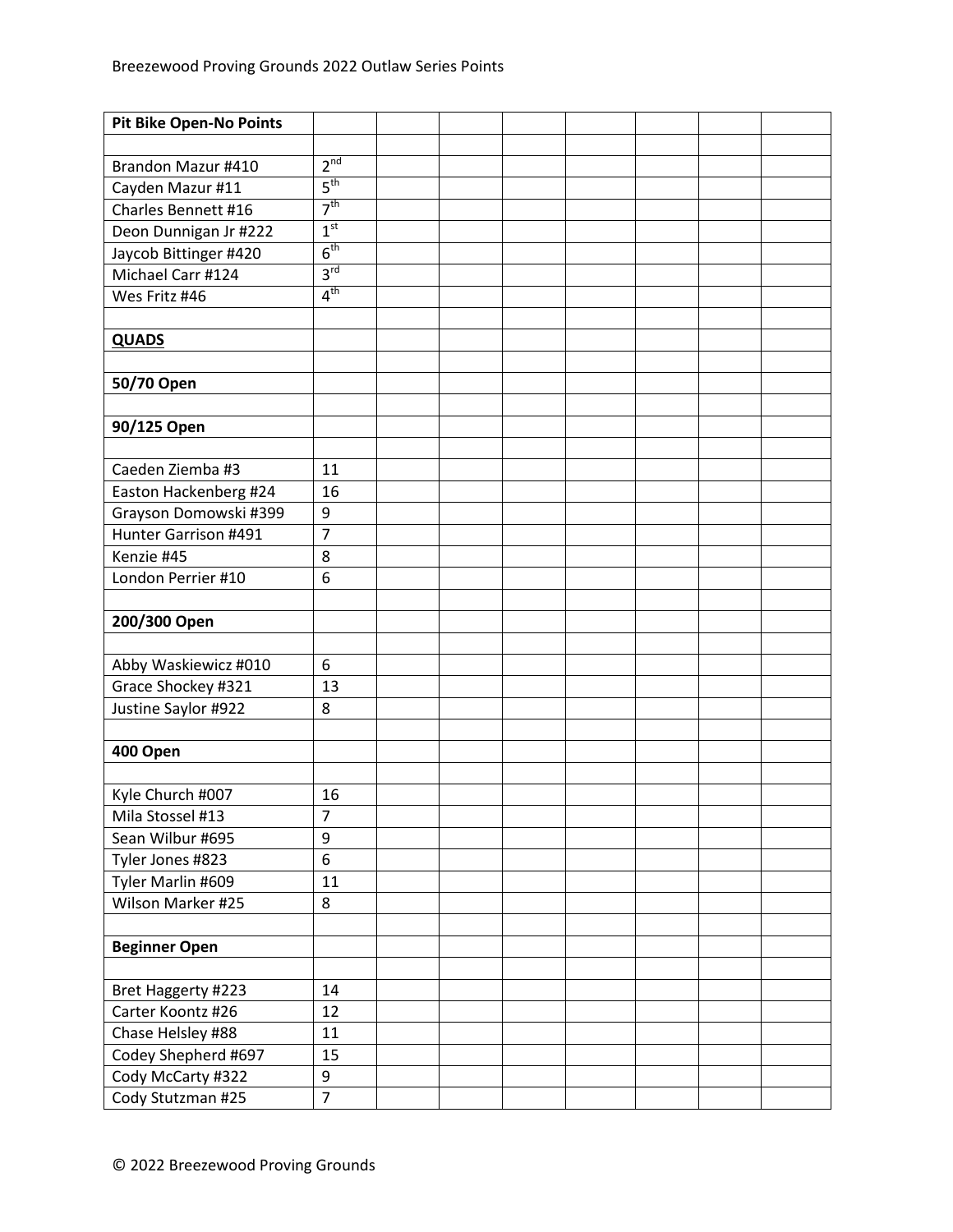| Dalton Negley #3         | 8                      |  |  |  |  |
|--------------------------|------------------------|--|--|--|--|
| Davin Kaiser #121        | 9                      |  |  |  |  |
| Derek Wirth #4           | $\overline{7}$         |  |  |  |  |
| Devin Pierce #22         | 12                     |  |  |  |  |
| Felecha Dashem #118      | 10                     |  |  |  |  |
| Gregory Anderson #128    | 13                     |  |  |  |  |
| Jake Miller #21          | 8                      |  |  |  |  |
| Justin Menzel #03        | 17                     |  |  |  |  |
| Madison Lukasik #8       | 13                     |  |  |  |  |
| Max Emig #77             | 15                     |  |  |  |  |
| Nathan Nearhoof #714     | $20-1$ <sup>st</sup>   |  |  |  |  |
| Nathaniel Yeager #515    | 10                     |  |  |  |  |
| TJ Nickle #55            | $22 - 1$ <sup>st</sup> |  |  |  |  |
| Tom Spencer #08          | 11                     |  |  |  |  |
| Tyler Jones #823         | 6                      |  |  |  |  |
|                          |                        |  |  |  |  |
| <b>Intermediate Open</b> |                        |  |  |  |  |
|                          |                        |  |  |  |  |
| Blake Shughart #48       | 15                     |  |  |  |  |
| Brady Johnson #10        | $\overline{7}$         |  |  |  |  |
| Brendan Kuchinka #88     | 12                     |  |  |  |  |
| Dakota Radcliff #333     | 14                     |  |  |  |  |
| John Wiesheier #524      | 9                      |  |  |  |  |
| Kohl Moore #81           | 17                     |  |  |  |  |
| Kurt Lecorchik #715      | 10                     |  |  |  |  |
| Kyle Church #007         | 11                     |  |  |  |  |
| Rich Crowley #118        | 22                     |  |  |  |  |
| Ricky Campbell #82       | 8                      |  |  |  |  |
| Super Zach #9            | 13                     |  |  |  |  |
|                          |                        |  |  |  |  |
| <b>Advanced Open</b>     |                        |  |  |  |  |
|                          |                        |  |  |  |  |
| Brock Jumper #112        | 12                     |  |  |  |  |
| Gabe Lukasik #117        | 11                     |  |  |  |  |
| Jaryd Griffie #919       | $\overline{7}$         |  |  |  |  |
| Keenan Gehman #113       | 19                     |  |  |  |  |
| Tim Notarianni #32       | 9                      |  |  |  |  |
| TJ Notarianni #4         | 14                     |  |  |  |  |
| Tyler Marlin #609        | 8                      |  |  |  |  |
| Tyler Notarianni #6      | 10                     |  |  |  |  |
|                          |                        |  |  |  |  |
|                          |                        |  |  |  |  |
|                          |                        |  |  |  |  |
|                          |                        |  |  |  |  |
|                          |                        |  |  |  |  |
|                          |                        |  |  |  |  |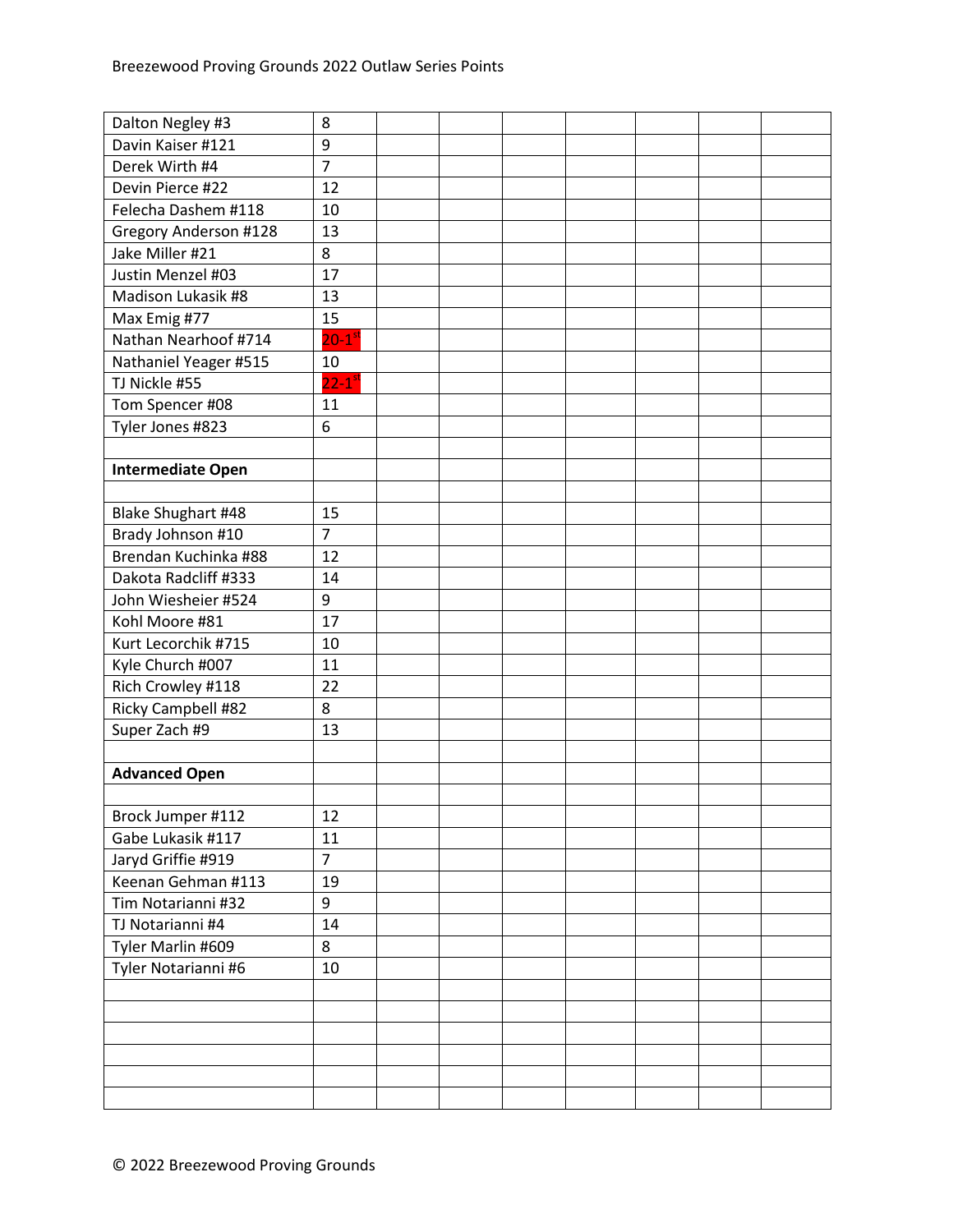| <b>Women Open</b>                         |                      |  |  |  |  |
|-------------------------------------------|----------------------|--|--|--|--|
|                                           |                      |  |  |  |  |
| Anna Waskiewicz #061                      | $\overline{7}$       |  |  |  |  |
| Felecha Dashem #118                       | 9                    |  |  |  |  |
| Grace Shockey #321                        | 6                    |  |  |  |  |
| Maddie Hill #505                          | 14                   |  |  |  |  |
|                                           |                      |  |  |  |  |
| Vet 30 Plus                               |                      |  |  |  |  |
|                                           |                      |  |  |  |  |
| Barry Wilbur #462                         | 10                   |  |  |  |  |
| Bill Haer #66                             | 9                    |  |  |  |  |
| Brendan Kuchinka #88                      | 15                   |  |  |  |  |
| Corey Shepherd #27                        | 16                   |  |  |  |  |
| Darren Jones #77                          | 13                   |  |  |  |  |
| Gregory Anderson #128                     | $\overline{7}$       |  |  |  |  |
| Joey Acquaviva #616                       | 11                   |  |  |  |  |
| Josh Diehl #22                            | 23                   |  |  |  |  |
| Kurt Lecorchick #715                      | 14                   |  |  |  |  |
| Rich Crowley #118                         | 18                   |  |  |  |  |
| Steve Marlin #609                         | 8                    |  |  |  |  |
| Tom Spencer #08                           | 12                   |  |  |  |  |
|                                           |                      |  |  |  |  |
| <b>Open Trophy-No Points</b>              |                      |  |  |  |  |
|                                           |                      |  |  |  |  |
| Brady Johnson #10                         | $5^{\text{th}}$      |  |  |  |  |
| Jaryd Griffith #919                       | 3 <sup>rd</sup>      |  |  |  |  |
| Justin Menzel #03                         | 7 <sup>th</sup>      |  |  |  |  |
| Tim Notarianni #32                        | 4 <sup>th</sup>      |  |  |  |  |
| TJ Notarianni #4                          | 2 <sup>nd</sup>      |  |  |  |  |
| Tyler Marlin #609                         | 1 <sup>st</sup>      |  |  |  |  |
| Zach Notarianni #9                        | 6 <sup>th</sup>      |  |  |  |  |
|                                           |                      |  |  |  |  |
| <b>Trikes</b>                             |                      |  |  |  |  |
|                                           |                      |  |  |  |  |
| Open 2 Stroke                             |                      |  |  |  |  |
| Dalton Gish #444                          |                      |  |  |  |  |
|                                           | 14<br>$\overline{7}$ |  |  |  |  |
| Jeremy Crandall #86<br>Justin Diblasio #7 | 6                    |  |  |  |  |
| Zachery Howard #249                       | 9                    |  |  |  |  |
|                                           |                      |  |  |  |  |
| Open 4 Stroke                             |                      |  |  |  |  |
|                                           |                      |  |  |  |  |
| Ashley Imler #6                           | 11                   |  |  |  |  |
| Lee Marker #5                             | $\overline{7}$       |  |  |  |  |
| Nathan Mellon #36                         | 8                    |  |  |  |  |
|                                           |                      |  |  |  |  |